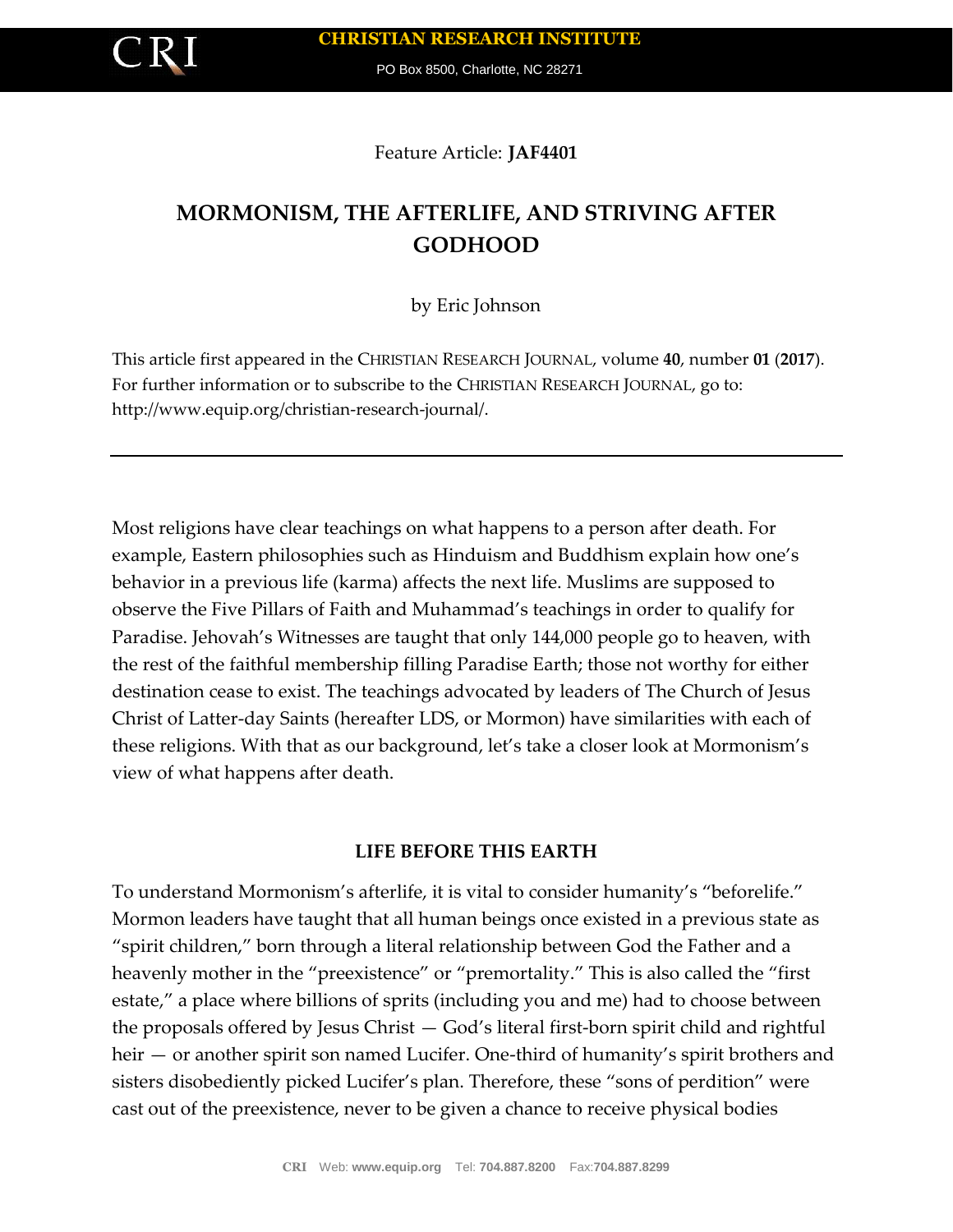necessary to progress. Lucifer became humanity's adversary known as Satan, while the disobedient spirits became demons. Their future eternal destination will be a place called outer darkness, which is very similar to the biblical destination of hell. According to the LDS scripture Doctrine and Covenants (D&C) 101:91 and 133:73, this is a place filled with "weeping, and wailing, and gnashing of teeth."

Being born onto the Earth  $-$  the first step in advancing to godhood  $-$  is the reward for all preexistent spirits who sided with Jesus. According to one Mormon Church manual, these were given the right to "have bodies of flesh and bones. We know, because we have bodies of flesh and bones, that we accepted Jesus to be our Savior. We chose the right things in heaven."<sup>1</sup>

Tenth president Joseph Fielding Smith taught that, while possible, it is unlikely for a human being to become a "son of perdition" because the person must "have known that Jesus Christ was the Son of God, have had the testimony of the Spirit of the Lord, the Holy Ghost, and these things have all been revealed so that they know they are true; and then they turn against them and fight them knowingly."<sup>2</sup> In other words, a person can receive Mormonism's version of hell only by fully understanding the LDS gospel and *still* rebelling against the "true Church." For ex-Mormons who have left this religion after once believing it to be true, outer darkness is a long shot, as a person needs to believe the LDS Church is true and still "fight" against it. All ex-Mormons I know would be disqualified because they now believe this church is *not* true.<sup>3</sup> Those who have never been Mormons cannot be sent to outer darkness.<sup>4</sup>

## **LIFE AFTER DEATH**

Mormonism teaches that the souls of those who die go to a temporary place between mortality and immortality called the spirit world. Obedient Latter-day Saints will reside in paradise while the other souls will be in spirit prison. It is taught that the LDS gospel is brought to those in spirit prison and, if accepted, the saving ordinances can be delivered through vicarious work done for the dead by living Mormons in the more than 150 LDS temples located around the world. A church manual explains, "The people in the spirit world can exercise faith and accept the gospel message, but they cannot receive the ordinances of the gospel, such as baptism, the endowment, and sealings, for themselves. The Lord has directed us to perform these ordinances for them."<sup>5</sup> This is why genealogical work is so important for most Mormons, as "each of us can play a vital role in providing ordinances for the dead. We can identify those who have died and see that temple ordinances are performed in their behalf. As we serve those who wait in the spirit world, we can come to know the blessing of assisting the Savior in the great work of salvation."<sup>6</sup> During the future millennium, faithful Mormons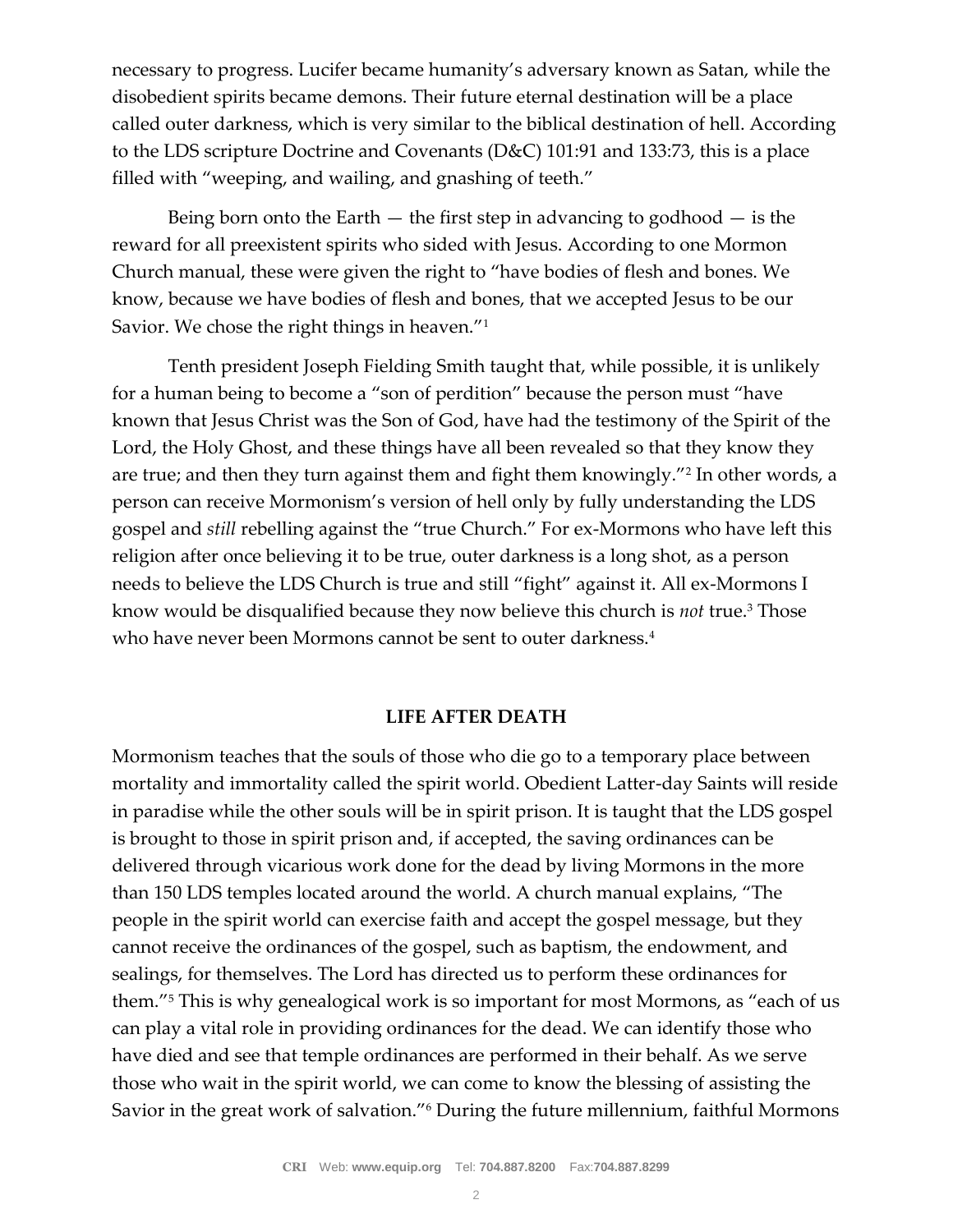will complete the search for every human who has ever lived. After the thousand years, the final judgment will take place, and souls will be sent to one of three kingdoms for eternity.

The least desirable is the telestial kingdom. According to D&C 76:81–84, those sent here "are they who received not the gospel of Christ, neither the testimony of Jesus. These are they who deny not the Holy Spirit. These are they who are thrust down to hell." Even though the word is used in this passage, this is not *hell* in its traditional sense. One manual states, "You may need to explain that the 'hell' referred to in verses 84 and 106 is spirit prison, a temporary state between death and resurrection. Those in spirit prison who do not accept the gospel will eventually be resurrected and inherit telestial glory."<sup>7</sup>

This state will not be "as wonderful as the celestial kingdom or the terrestrial kingdom." In fact,

*neither our Father in Heaven nor Jesus will visit those who live here. Angels will visit these people, and they will have the influence of the Holy Ghost. The people who live in the telestial kingdom are those who did not accept either the gospel or a testimony of Jesus, either on earth or in the spirit world. They will suffer for their own sins in spirit prison until after the Millennium. Then they will finally be resurrected. While on this earth, they were liars, thieves, murderers, false prophets, adulterers, and those who ridiculed sacred things. They were the people who accepted the beliefs of the world rather than the teachings of Jesus.*<sup>8</sup>

Those who reach the terrestrial kingdom, meanwhile,

*will not live with our Father in Heaven, and they will not have all He has. Those who go to the terrestrial kingdom will be honorable people. Some of them will be members of the Church, and others will not. They will be those who did not accept Jesus on earth but later accepted Him in the spirit world. The people who will live there will not be part of an eternal family but will live separately, without families.*<sup>9</sup>

The grandest destination is the celestial kingdom where "exaltation," or "eternal life," takes place. A "lifetime" of good works is required: "Those in this kingdom will dwell forever in the presence of God the Father and His Son Jesus Christ. This should be your goal: to inherit celestial glory and to help others receive that great blessing as well. Such a goal is not achieved in one attempt; it is the result of a lifetime of righteousness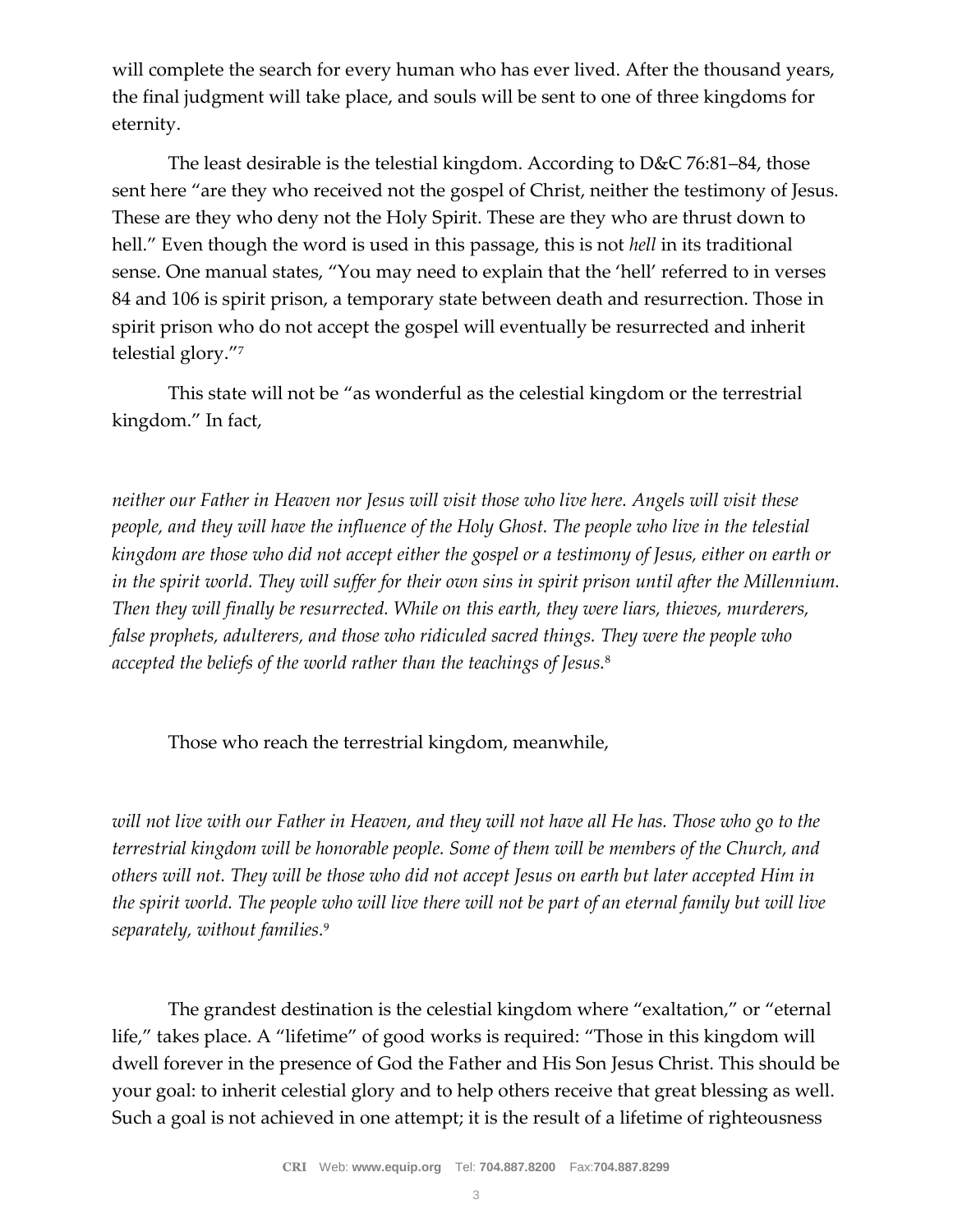and constancy of purpose."<sup>10</sup> Joseph Fielding Smith agreed, saying, "To enter the celestial and obtain exaltation it is necessary that the whole law be kept."<sup>11</sup> Though most Mormons hope for this kingdom, Smith added that "NOT HALF THE LATTERDAY SAINTS TO BE SAVED. *There will not be such an overwhelming number of the Latter-day Saints who will get there*.…if we save one-half of the Latter-day Saints, that is, with an exaltation in the celestial kingdom of God, we will be doing well.…there are laws and ordinances that we must keep; if we do not observe the law we cannot enter"<sup>12</sup> (emphases in original).

Those not qualifying for the celestial kingdom will have regret and an "eternal punishment which will come to them in knowing that they might, if they had kept the commandments of the Lord, have returned to his presence as his sons and his daughters. This will be a torment to them, and in that sense it will be hell."<sup>13</sup> First Council of the Seventy member Milton R. Hunter explained, "Many Latter-day Saints will not attain the celestial glory because they did not abide by the commandments of God; therefore, they will be very unhappy because they did not gain celestial life which could have been theirs."<sup>14</sup> In other words, the place of no regret can be found only in the celestial kingdom, a place where most Latter-day Saints won't be!

The benefits for those who qualify for this highest kingdom include:

*1. They will live eternally in the presence of Heavenly Father and Jesus Christ (see D&C 76:62). 2. They will become gods (see D&C 132:20–23). 3. They will be united eternally with their righteous family members and will be able to have eternal increase. 4. They will receive a fulness of joy. 5. They will have everything that our Heavenly Father and Jesus Christ have—all power, glory, dominion, and knowledge (see D&C 132:19–20).*<sup>15</sup>

The term *eternal increase* refers to the ability for these new gods and goddesses "to procreate the family unit throughout eternity. This our Father in heaven has power to do. His marriage partner is our mother in heaven. We are their spirit children, born to them in the bonds of celestial marriage."<sup>16</sup>

People will be assigned to a kingdom for eternity; those in the lower two kingdoms can never progress. Twelfth president Spencer W. Kimball taught, "After a person has been assigned to his place in the kingdom, either in the telestial, the terrestrial, or the celestial, or to his exaltation, he will never advance from his assigned glory to another glory. That is eternal! That is why we must make our decisions early in life and why it is imperative that such decisions be right."17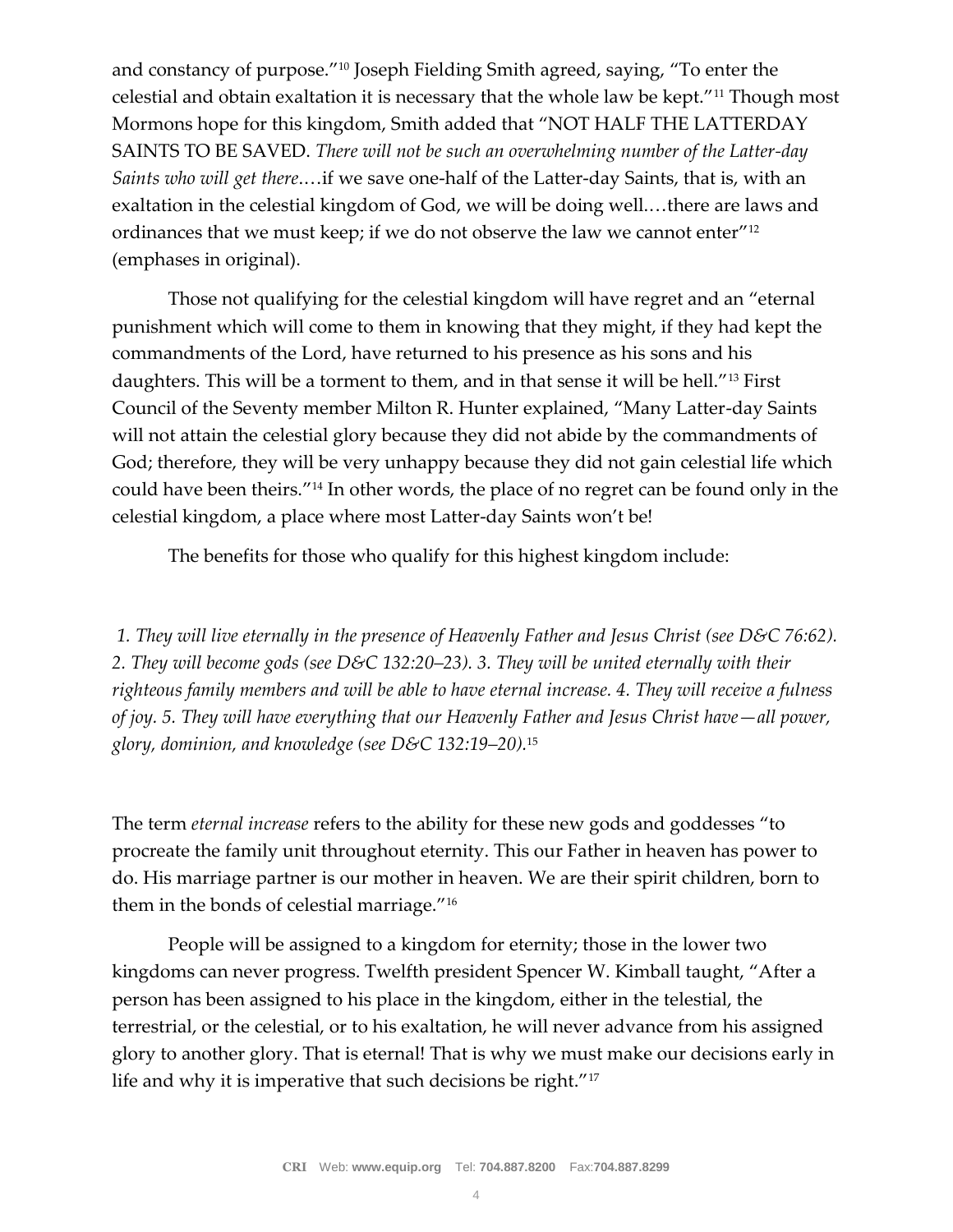Earlier, I stated how Mormonism's view of the afterlife borrows some aspects of theology from other religions. Consider how Hinduism's doctrine of reincarnation teaches that one's actions in a previous realm affect the next life. In Mormonism, choices made in the preexistence determine where and in which circumstances a person would be born; one's actions on this Earth also have a direct effect on the next life. Just like in Islam, there are a number of duties that must be accomplished in order to attain the best eternal situation offered by the Mormon religion. These include baptism and confirmation, church attendance, marriage in a temple, and "enduring to the end." Muslims and Mormons alike are both offered an afterlife that includes ongoing sexual relations, a certain draw for a number of adherents. And similar to Watchtower doctrine, Mormonism teaches that a literal hell does not exist. Even a person as evil as Adolph Hitler had his work done for him in the London temple; thus, this tyrant of tyrants is qualified to receive, at the very least, the telestial kingdom.<sup>18</sup>

Christianity, on the other hand, speaks about two destinations only. As Jesus put it in John 5:29, "They that have done good, unto the resurrection of life; and they that have done evil, unto the resurrection of damnation." The characteristics of the LDS afterlife are noticeably missing in the pages of the Bible and therefore should be rejected.

**Eric Johnson** works with Mormonism Research Ministry (www.mrm.org). He has coauthored (with Bill McKeever) *Answering Mormons' Questions* (Kregel, 2013) and *Mormonism 101* (Baker, 2015) and has written *Mormonism 101 for Teens* (MRM, 2016).

## **NOTES**

- 1 *Gospel Fundamentals* (Salt Lake City: The Church of Jesus Christ of Latter-day Saints, 2004), 11.
- 2 Joseph Fielding Smith, *Conference Reports*, April 1942, 27.
- 3 First Council of the Seventy member B. H. Roberts said that much more than leaving Mormonism is needed for a person to become a son of perdition. He claimed that sons of perdition "do violence to the [Gospel of Jesus Christ] by becoming traitors to God" and "commit the same sin that Lucifer committed" (B. H. Roberts, *Collected Discourses* 5:139).
- 4 Joseph Fielding Smith, *Conference Reports*, October 1958, 21.
- 5 *Introduction to Family History Teacher Manual Religion 261* (Salt Lake City: The Church of Jesus Christ of Latter-day Saints, 2005), 7.
- 6 Ibid.
- 7 *Doctrine and Covenants and Church History Gospel Doctrine Teacher's Manual* (Salt Lake City: The Church of Jesus Christ of Latter-day Saints, 2003), 112.
- 8 *Gospel Fundamentals* (Salt Lake City: The Church of Jesus Christ of Latter-day Saints, 2002), 202. Two Mormon authors add, "There are no murderers and liars and whoremongers in the telestial kingdom, only repentant murderers, liars, and whoremongers" (Joseph Fielding McConkie and Robert L.